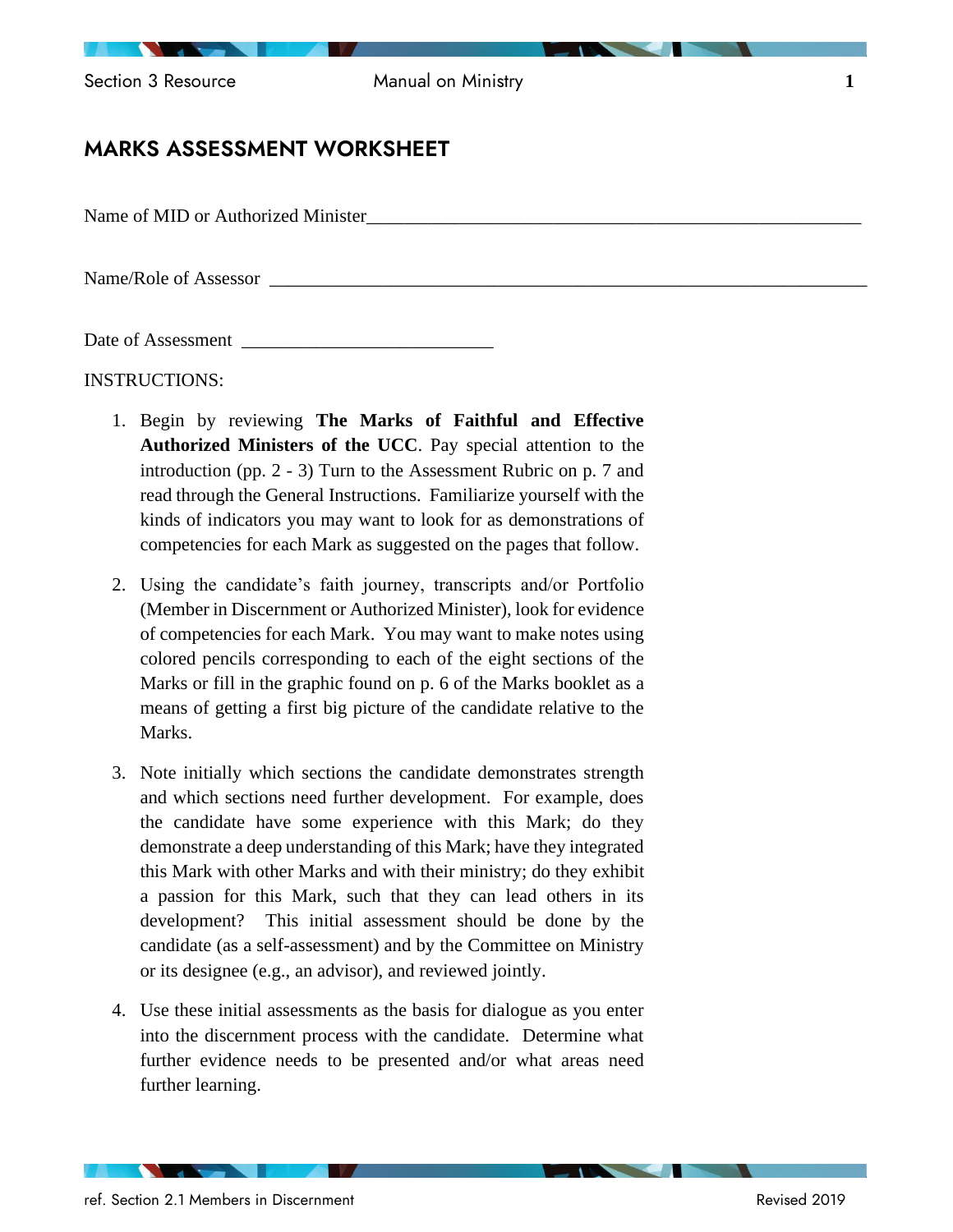Section 3 Resource Manual on Ministry **2**

- 5. Develop a *Preparation and Formation Plan* tailored to the individual that will enable the candidate to acquire the learning and/or experience to develop competency in Marks where growth is lacking (a sample is on the UCC website under resources for members in discernment). The Preparation and Formation Plan plan should indicate specific desired outcomes, a timeline, and how the learning will be subsequently evaluated. Feel free to consult field experts (e.g., seminary professors, mentors, and practioners), as needed.
- 6. Meet regularly during the ongoing process of formation, preparation and continuing education. Note: If you are working with a MID, this dialogue becomes a part of the ongoing process of discernment. If you are working with an authorized minister, this dialogue becomes a part of the ongoing process of oversight and accountability.
- 7. Maintain records that are shared with the candidate to keep track of observations of maturation and integration. When the competency has been sufficiently demonstrated, use the form to "sign-off" on the Mark. Sufficiency does not mean perfection. It means evidence of competency (knowledge, skills, and attitudes) sufficient for authorized ministry, with the expectation that all ministers will be lifelong learners. *Keep in mind the balance between the discrete Marks and the big picture, taking care not to turn the kaleidescopic view into a checklist.*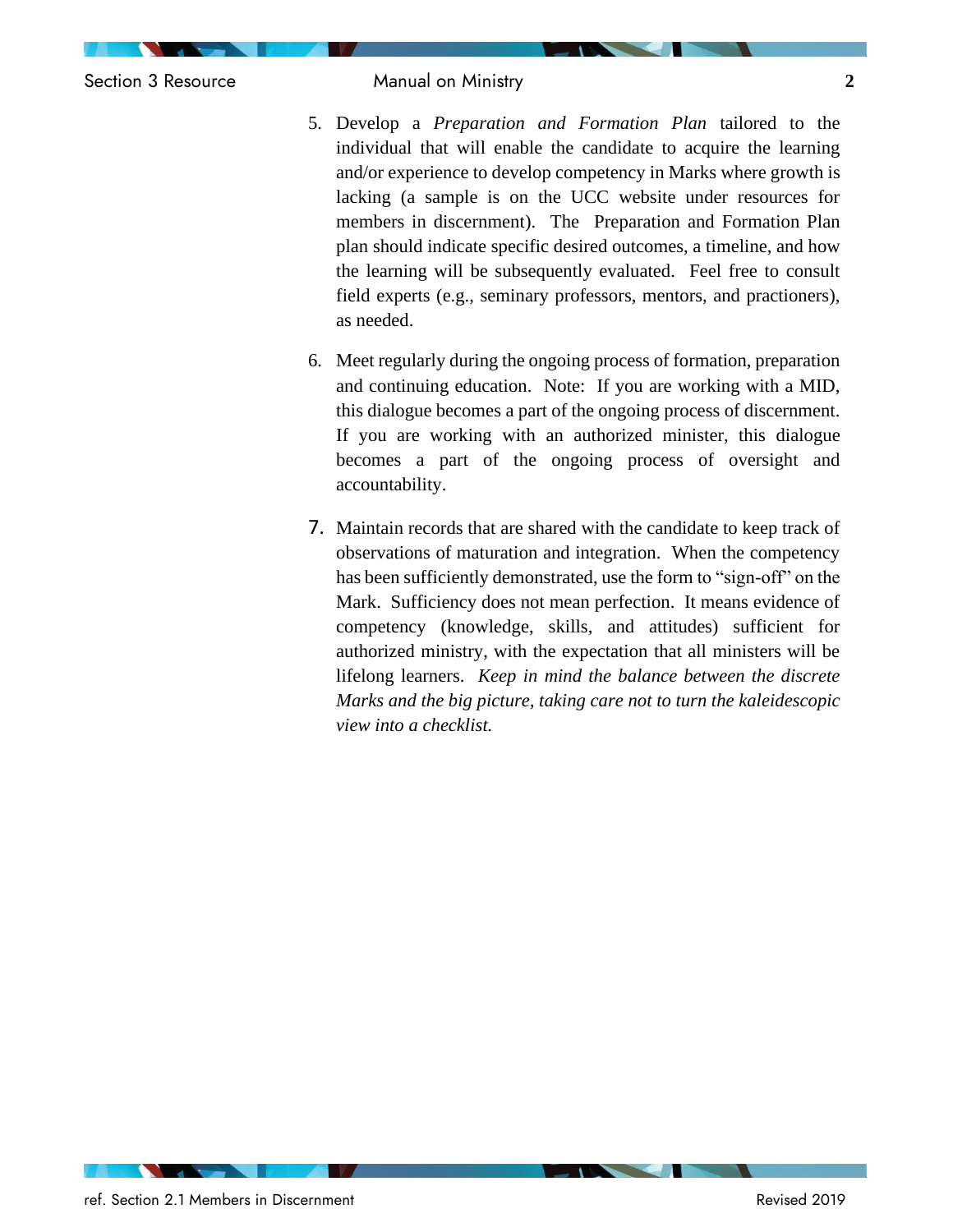# Section 3 Resource **3 19** Manual on Ministry **3 3**

 $\mathcal{L}_{\mathcal{A}}$ 

|                                                                                                                                     |                                                                                    |                                   | <b>EXHIBITING A SPIRITUAL FOUNDATION AND ONGOING SPIRITUAL PRACTICE</b> |                                                       |              |                 |
|-------------------------------------------------------------------------------------------------------------------------------------|------------------------------------------------------------------------------------|-----------------------------------|-------------------------------------------------------------------------|-------------------------------------------------------|--------------|-----------------|
|                                                                                                                                     | Initial<br>Assessment:<br>Experience,<br>Understanding,<br>Integration,<br>Passion | Demonstration<br>of<br>Competency | Recommendations<br>for Ongoing<br>Growth                                | Observation<br>of<br>Maturation<br>and<br>Integration | <b>Notes</b> | COM<br>Sign-off |
| Loving God,<br>following Jesus<br>Christ, and being<br>guided by the<br>Holy Spirit;<br>living a life of<br>discipleship.           |                                                                                    |                                   |                                                                         |                                                       |              |                 |
| Praying actively<br>and nurturing<br>spiritual<br>practices.                                                                        |                                                                                    |                                   |                                                                         |                                                       |              |                 |
| Being called to<br>ordained ministry<br>by God and the<br>Church.                                                                   |                                                                                    |                                   |                                                                         |                                                       |              |                 |
| Continuing<br>discernment of<br>one's call in<br>community.                                                                         |                                                                                    |                                   |                                                                         |                                                       |              |                 |
| Understanding<br>the power of the<br>Holy Spirit at<br>work through the<br>elements of<br>Christian<br>worship to<br>nurture faith. |                                                                                    |                                   |                                                                         |                                                       |              |                 |
| Exhibiting a<br>commitment to<br>lifelong spiritual<br>development and<br>faithful personal<br>stewardship.                         |                                                                                    |                                   |                                                                         |                                                       |              |                 |

**The Company of the Company** 

**Second** Second Second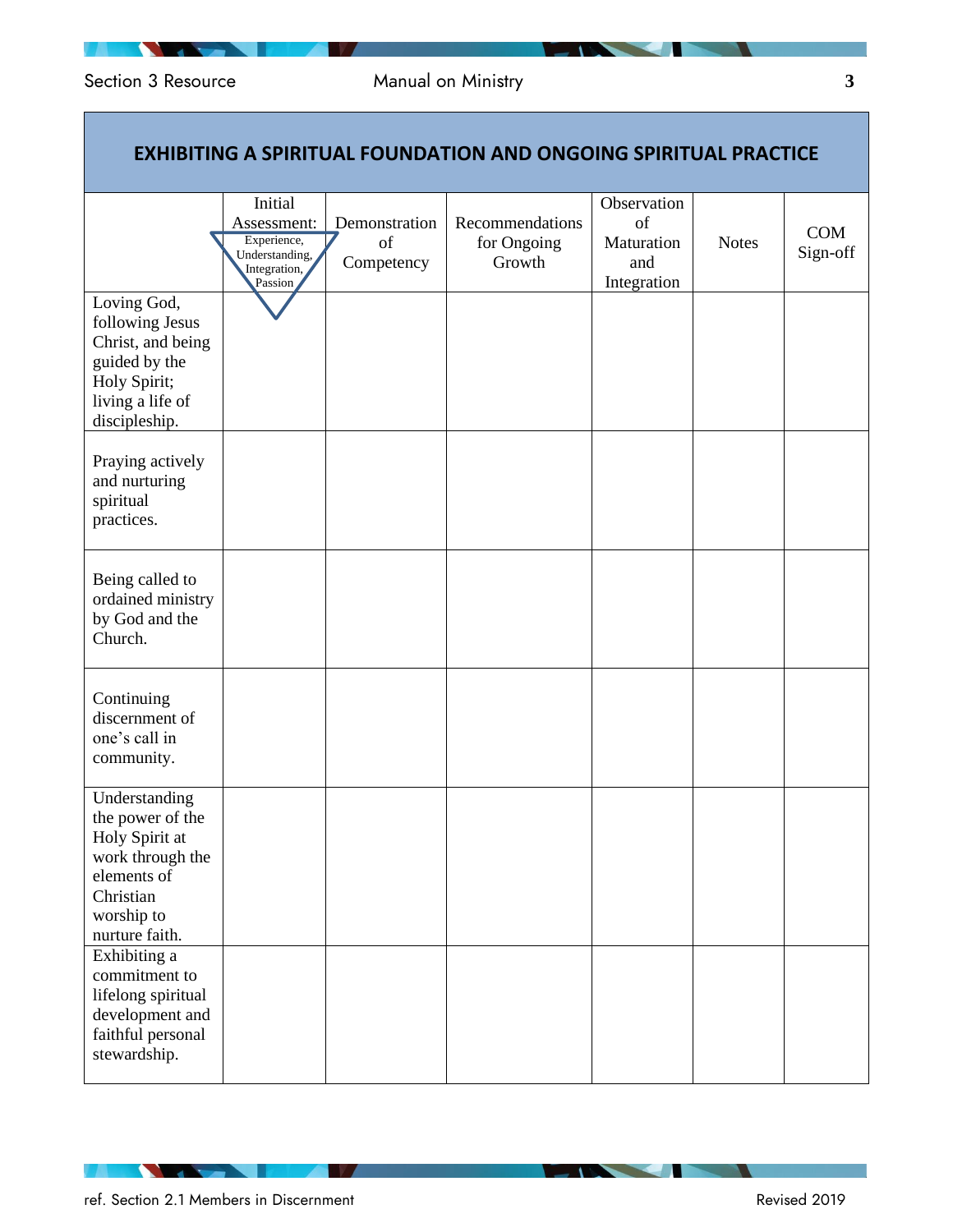# Section 3 Resource Manual on Ministry **4**

| <b>NURTURING UCC IDENTITY</b>                                                                                                                                              |                                                                                    |                                   |                                          |                                                       |              |                 |
|----------------------------------------------------------------------------------------------------------------------------------------------------------------------------|------------------------------------------------------------------------------------|-----------------------------------|------------------------------------------|-------------------------------------------------------|--------------|-----------------|
|                                                                                                                                                                            | Initial<br>Assessment:<br>Experience,<br>Understanding,<br>Integration,<br>Passion | Demonstration<br>of<br>Competency | Recommendations<br>for Ongoing<br>Growth | Observation<br>of<br>Maturation<br>and<br>Integration | <b>Notes</b> | COM<br>Sign-off |
| Acknowledging<br>Jesus Christ as<br>the sole Head of<br>the Church.                                                                                                        |                                                                                    |                                   |                                          |                                                       |              |                 |
| Communicating<br>passion for the<br>oneness of the<br><b>Body of Christ</b><br>(John 17:21).                                                                               |                                                                                    |                                   |                                          |                                                       |              |                 |
| Holding active<br>membership in a<br>Local Church of<br>the United<br>Church of Christ.                                                                                    |                                                                                    |                                   |                                          |                                                       |              |                 |
| Participating in<br>the various<br>settings of the<br>UCC, including<br>Local<br>Churches,<br>Associations,<br>Conferences,<br>General Synod,<br>and global<br>ministries. |                                                                                    |                                   |                                          |                                                       |              |                 |
| Knowing and<br>appreciating<br>UCC history,<br>polity, and<br>theology.                                                                                                    |                                                                                    |                                   |                                          |                                                       |              |                 |
| Exhibiting a<br>commitment to<br>the core values of<br>the UCC:<br>continuing<br>testament,<br>extravagant<br>welcome, and<br>changing lives.                              |                                                                                    |                                   |                                          |                                                       |              |                 |

### ref. Section 2.1 Members in Discernment **Revised 2019** Revised 2019

**Contract Contract Contract** 

 $\sim$   $\sim$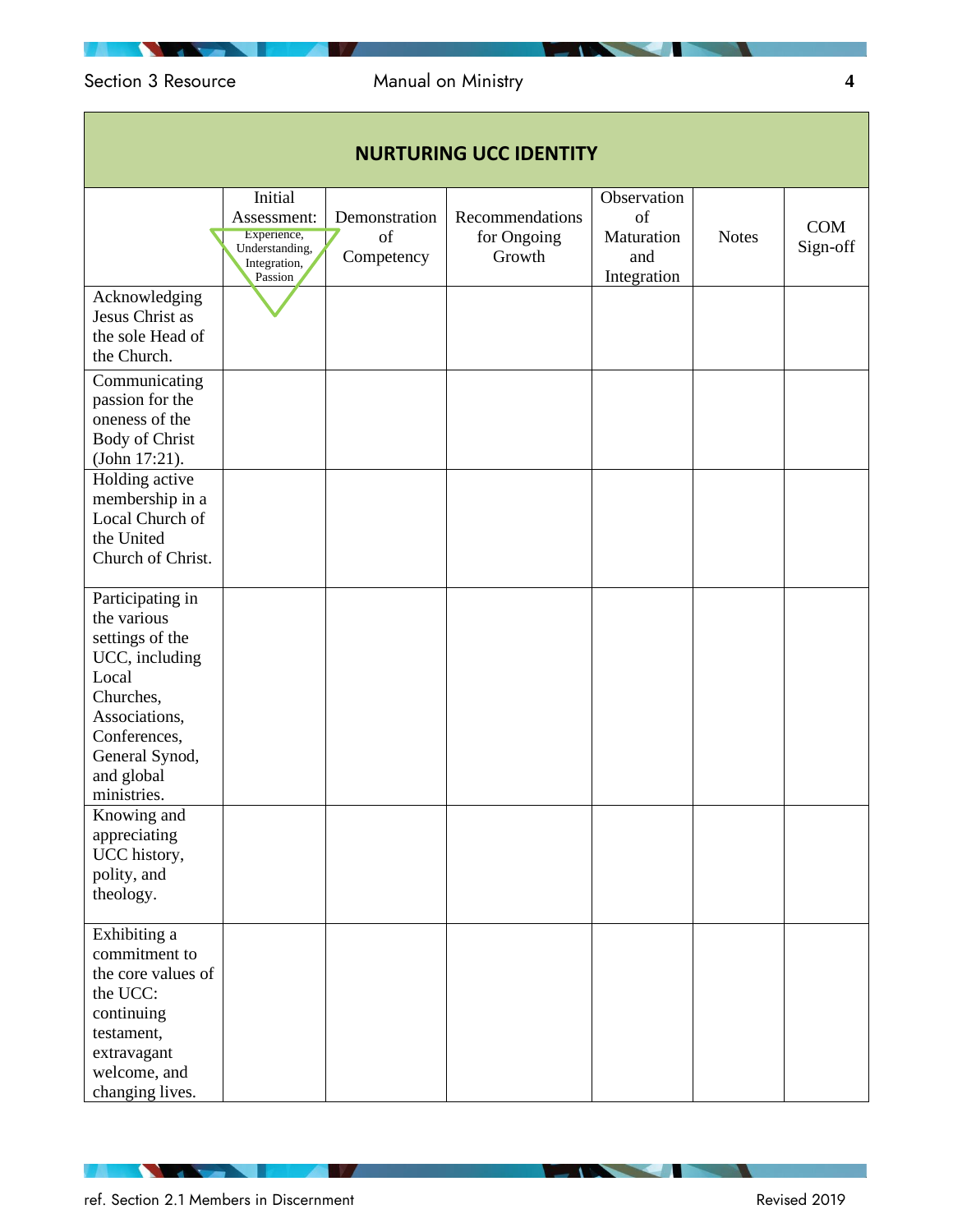|                                                                                                                                                           |                                                                                    |                                   | <u>DUILDING TRANSFURMATIUNAL LEADERSIIIF SRILLS</u> |                                                       |              |                 |
|-----------------------------------------------------------------------------------------------------------------------------------------------------------|------------------------------------------------------------------------------------|-----------------------------------|-----------------------------------------------------|-------------------------------------------------------|--------------|-----------------|
|                                                                                                                                                           | Initial<br>Assessment:<br>Experience,<br>Understanding,<br>Integration,<br>Passion | Demonstration<br>of<br>Competency | Recommendations<br>for Ongoing<br>Growth            | Observation<br>of<br>Maturation<br>and<br>Integration | <b>Notes</b> | COM<br>Sign-off |
| Empowering the<br>Church to be<br>faithful to God's<br>call, reflective of<br>Christ's mission,<br>and<br>open to the<br>surprises of the<br>Holy Spirit. |                                                                                    |                                   |                                                     |                                                       |              |                 |
| Strategically<br>creating the<br>future of God's<br>Church.                                                                                               |                                                                                    |                                   |                                                     |                                                       |              |                 |
| Witnessing in the<br>public square to<br>God's redeeming<br>power.                                                                                        |                                                                                    |                                   |                                                     |                                                       |              |                 |
| Performing<br>necessary and<br>appropriate<br>administrative<br>tasks.                                                                                    |                                                                                    |                                   |                                                     |                                                       |              |                 |
| Working<br>collaboratively<br>with intercultural<br>awareness and<br>sensitivity.                                                                         |                                                                                    |                                   |                                                     |                                                       |              |                 |
| Encouraging<br>leadership<br>development of<br>self and others<br>through<br>continuing<br>education and<br>lifelong learning.                            |                                                                                    |                                   |                                                     |                                                       |              |                 |

## **BUILDING TRANSFORMATIONAL LEADERSHIP SKILLS**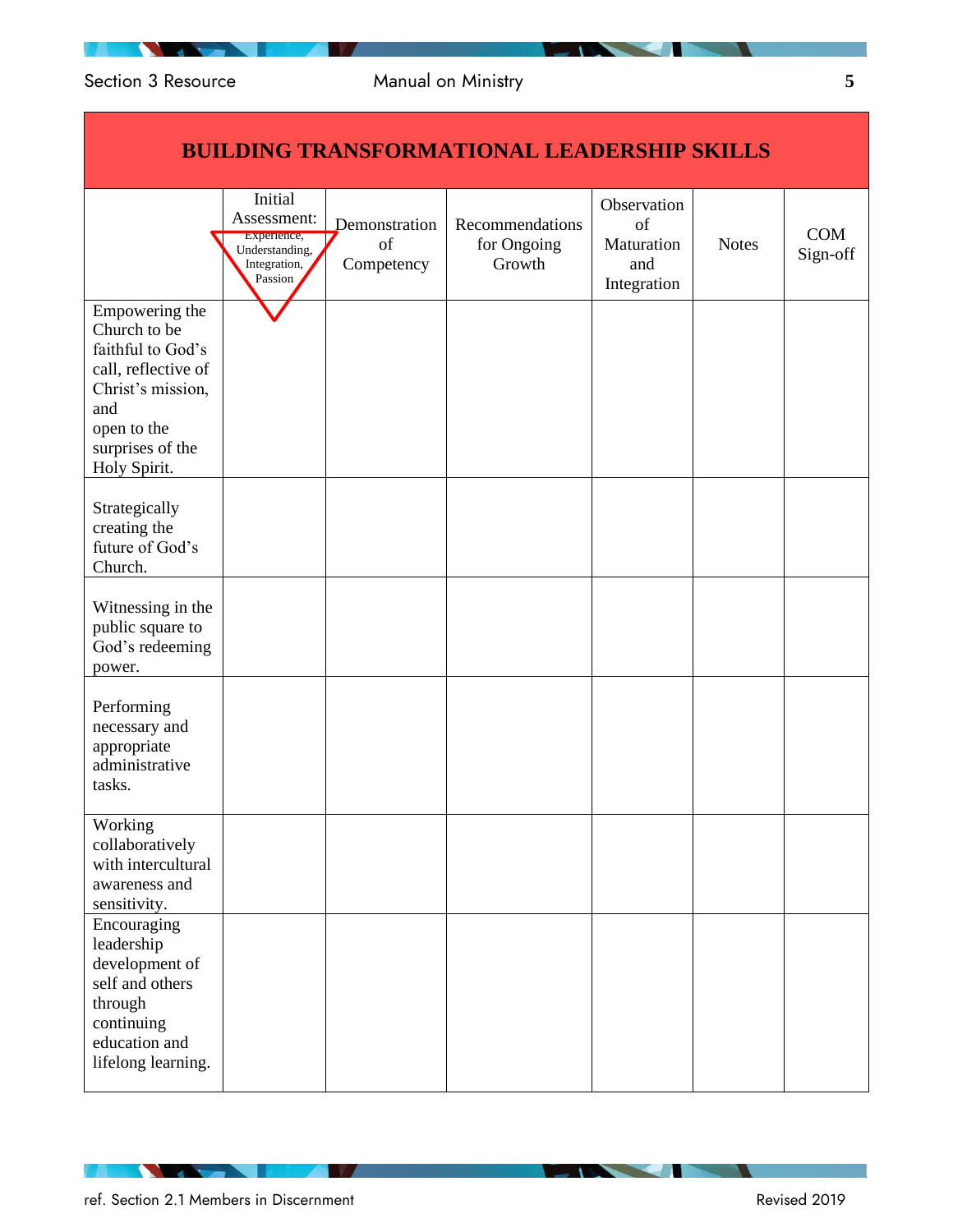|                                                                                                                                   |                                                                                    |                                   | <b>ENGAGING SACRED STORIES AND TRADITIONS</b> |                                                       |              |                 |
|-----------------------------------------------------------------------------------------------------------------------------------|------------------------------------------------------------------------------------|-----------------------------------|-----------------------------------------------|-------------------------------------------------------|--------------|-----------------|
|                                                                                                                                   | Initial<br>Assessment:<br>Experience,<br>Understanding,<br>Integration,<br>Passion | Demonstration<br>of<br>Competency | Recommendations<br>for Ongoing<br>Growth      | Observation<br>of<br>Maturation<br>and<br>Integration | <b>Notes</b> | COM<br>Sign-off |
| Exhibiting<br>knowledge,<br>understanding,<br>and continuing<br>study of the<br>Hebrew<br>Scriptures and<br>the New<br>Testament. |                                                                                    |                                   |                                               |                                                       |              |                 |
| Maturing in<br>effective<br>proclamation and<br>preaching.                                                                        |                                                                                    |                                   |                                               |                                                       |              |                 |
| Understanding<br>the history of the<br>Christian Church,<br>from biblical<br>times forward.                                       |                                                                                    |                                   |                                               |                                                       |              |                 |
| Bringing life to<br>sacred stories and<br>traditions in<br>worship,<br>proclamation,<br>and witness.                              |                                                                                    |                                   |                                               |                                                       |              |                 |
| Leading faith<br>formation<br>effectively across<br>generations.                                                                  |                                                                                    |                                   |                                               |                                                       |              |                 |
| Holding the Holy<br>with integrity<br>especially as<br>represented in the<br>Sacraments.                                          |                                                                                    |                                   |                                               |                                                       |              |                 |

**STATISTICS**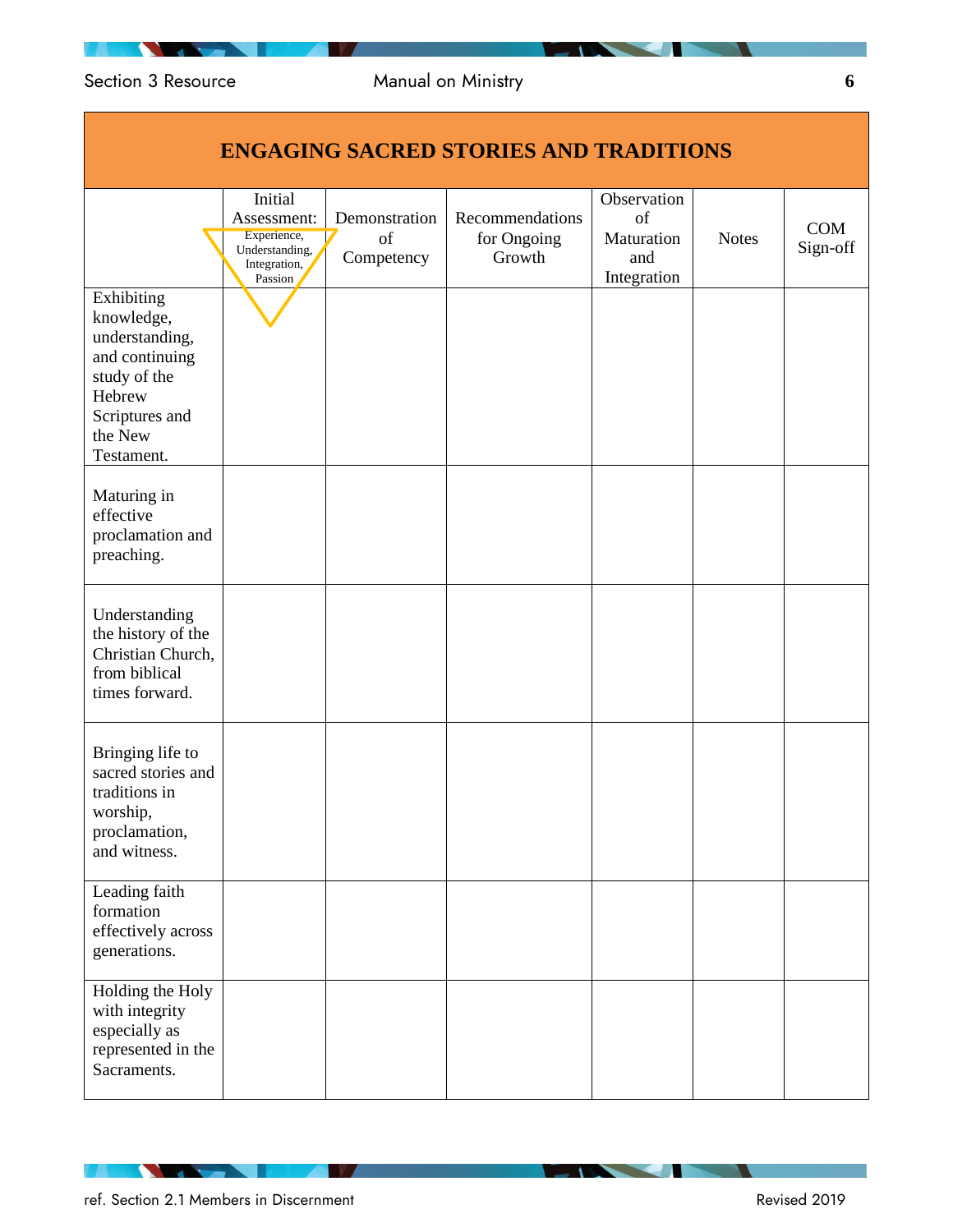# Section 3 Resource Manual on Ministry **7**

| <b>CARING FOR ALL CREATION0</b>                                                                                              |                                                                                    |                                   |                                          |                                                       |              |                 |
|------------------------------------------------------------------------------------------------------------------------------|------------------------------------------------------------------------------------|-----------------------------------|------------------------------------------|-------------------------------------------------------|--------------|-----------------|
|                                                                                                                              | Initial<br>Assessment:<br>Experience,<br>Understanding,<br>Integration,<br>Passion | Demonstration<br>of<br>Competency | Recommendations<br>for Ongoing<br>Growth | Observation<br>of<br>Maturation<br>and<br>Integration | <b>Notes</b> | COM<br>Sign-off |
| Nurturing care<br>and compassion<br>for God's<br>creation.                                                                   |                                                                                    |                                   |                                          |                                                       |              |                 |
| Maintaining a<br>basic<br>understanding of<br>mental health and<br>wellness.                                                 |                                                                                    |                                   |                                          |                                                       |              |                 |
| Practicing self-<br>care and life<br>balance.                                                                                |                                                                                    |                                   |                                          |                                                       |              |                 |
| Providing hope<br>and healing to a<br>hurting world.                                                                         |                                                                                    |                                   |                                          |                                                       |              |                 |
| Attending to<br>one's own<br>spiritual and<br>pastoral care,<br>including<br>engagement in<br>supervision<br>as appropriate. |                                                                                    |                                   |                                          |                                                       |              |                 |
| Stewarding the<br>resources of the<br>Church.                                                                                |                                                                                    |                                   |                                          |                                                       |              |                 |

ref. Section 2.1 Members in Discernment **Revised 2019** Revised 2019

**The Company of the Company** 

**Service** Service

**TAX AND STATE**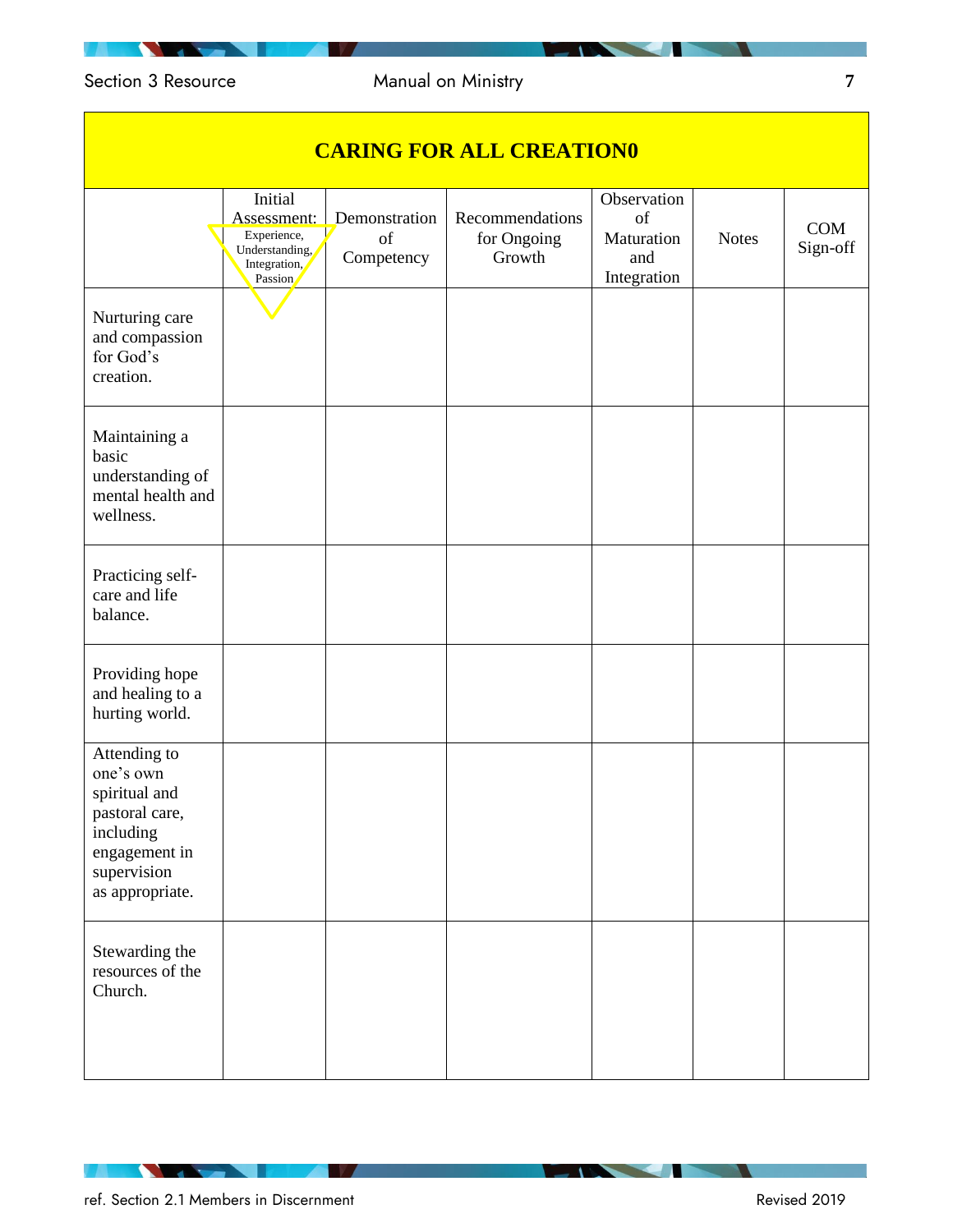|                                                                                                                                      |                                                                                    |                                   | PARTICIPATING IN THEOLOGICAL PRAXIS      |                                                       |              |                        |
|--------------------------------------------------------------------------------------------------------------------------------------|------------------------------------------------------------------------------------|-----------------------------------|------------------------------------------|-------------------------------------------------------|--------------|------------------------|
|                                                                                                                                      | Initial<br>Assessment:<br>Experience,<br>Understanding,<br>Integration,<br>Passion | Demonstration<br>of<br>Competency | Recommendations<br>for Ongoing<br>Growth | Observation<br>of<br>Maturation<br>and<br>Integration | <b>Notes</b> | <b>COM</b><br>Sign-off |
| Practicing<br>theological<br>reflection and<br>engagement as<br>part of one's<br>sense of<br>ministerial<br>identity.                |                                                                                    |                                   |                                          |                                                       |              |                        |
| Integrating<br>theological<br>reflection in<br>teaching,<br>preaching, and<br>ecclesial and<br>community<br>leadership.              |                                                                                    |                                   |                                          |                                                       |              |                        |
| Articulating a<br>theology and<br>practice of<br>ministry<br>consistent with<br>the UCC Manual<br>on Ministry.                       |                                                                                    |                                   |                                          |                                                       |              |                        |
| Demonstrating<br>an appreciation<br>for and<br>participation in<br>the ecumenical<br>and interfaith<br>partnerships of<br>the UCC.   |                                                                                    |                                   |                                          |                                                       |              |                        |
| Experiencing and<br>appreciating a<br>variety of<br>theological<br>perspectives.<br>Embodying the<br><b>UCC</b> Ministerial<br>Code. |                                                                                    |                                   |                                          |                                                       |              |                        |

**The Company of the Company**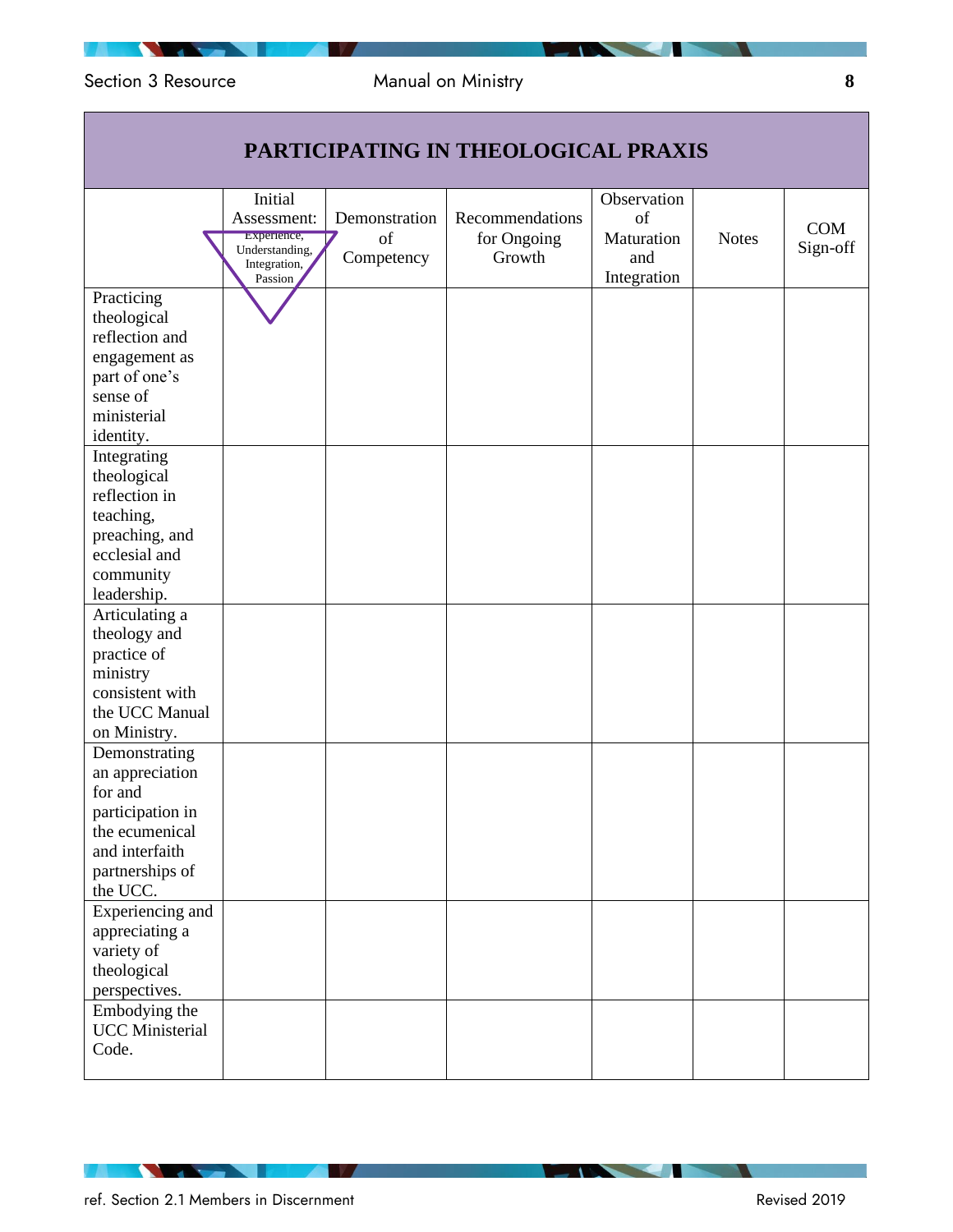| <b>WORKING TOGETHER FOR JUSTICE AND MERCY</b>                                                               |                                                                                    |                                   |                                          |                                                       |              |                 |
|-------------------------------------------------------------------------------------------------------------|------------------------------------------------------------------------------------|-----------------------------------|------------------------------------------|-------------------------------------------------------|--------------|-----------------|
|                                                                                                             | Initial<br>Assessment:<br>Experience,<br>Understanding,<br>Integration,<br>Passion | Demonstration<br>of<br>Competency | Recommendations<br>for Ongoing<br>Growth | Observation<br>of<br>Maturation<br>and<br>Integration | <b>Notes</b> | COM<br>Sign-off |
| Drawing on the<br>ministry of Jesus<br>Christ to confront<br>injustice and<br>oppression.                   |                                                                                    |                                   |                                          |                                                       |              |                 |
| Practicing the<br>radical<br>hospitality of<br>God.                                                         |                                                                                    |                                   |                                          |                                                       |              |                 |
| Identifying and<br>working to<br>overcome<br>explicit and<br>implicit bias in<br>the life of the<br>Church. |                                                                                    |                                   |                                          |                                                       |              |                 |
| Understanding<br>community<br>context and<br>navigating<br>change with a<br>community.                      |                                                                                    |                                   |                                          |                                                       |              |                 |
| Engaging in<br>mission and<br>outreach.                                                                     |                                                                                    |                                   |                                          |                                                       |              |                 |
| <b>Building</b><br>relationships of<br>mutual trust and<br>interdependence.                                 |                                                                                    |                                   |                                          |                                                       |              |                 |

**The Company of the Company** 

**STATISTICS**